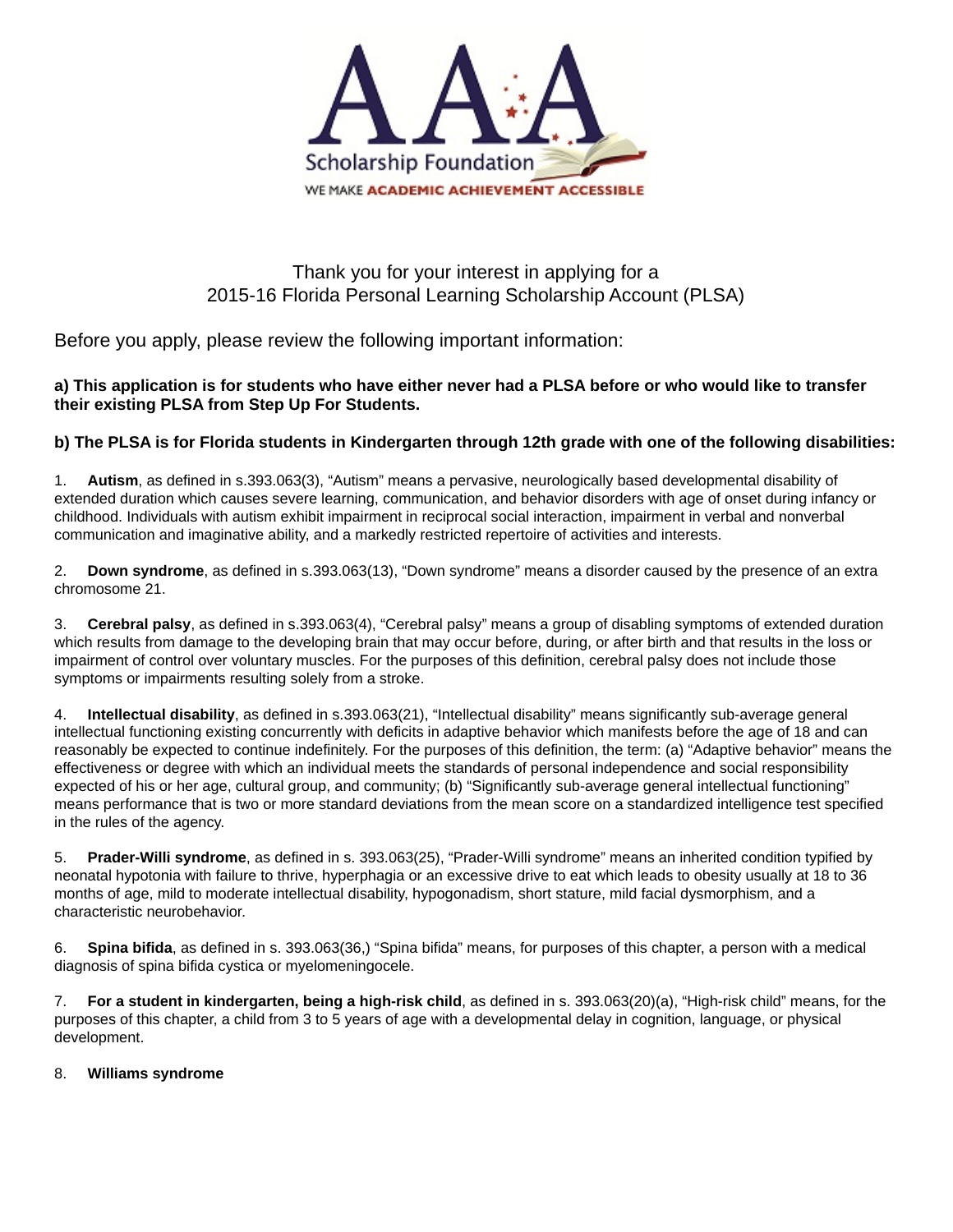#### **In order to qualify for the PLSA:**

- A student entering kindergarten must be 5 years old on or before September 1st, or
- A student entering 1st grade must be 6 years old on or before September 1st, and
- You must be a Florida resident, and

• A student must have a written diagnosis from a licensed physician or psychologist that matches the definitions listed on page 1, and

• The student may be enrolled in a private school or a home education program.

#### **A student may not receive a PLSA and:**

- Continue to attend a Florida public school, including:
	- Florida School for the Deaf and the Blind
	- Florida Virtual School (as a public school student)
	- College-Preparatory Boarding Academy
	- A developmental research school
	- A district charter school
	- A district virtual education program (as a public school student)
	- Remain on a McKay Scholarship or a Tax Credit (Income-Based) Scholarship during the same school year.

• Enroll in a school operating for the purpose of providing educational services to youth in the Department of Juvenile Justice commitment programs.

#### **The student is not eligible for a PLSA if the student or student's parent has accepted any payment, refund, or rebate from a provider of any services for the PLSA program.**

If you believe that you and your student meet the above requirements, please continue to the next page for the application and instructions.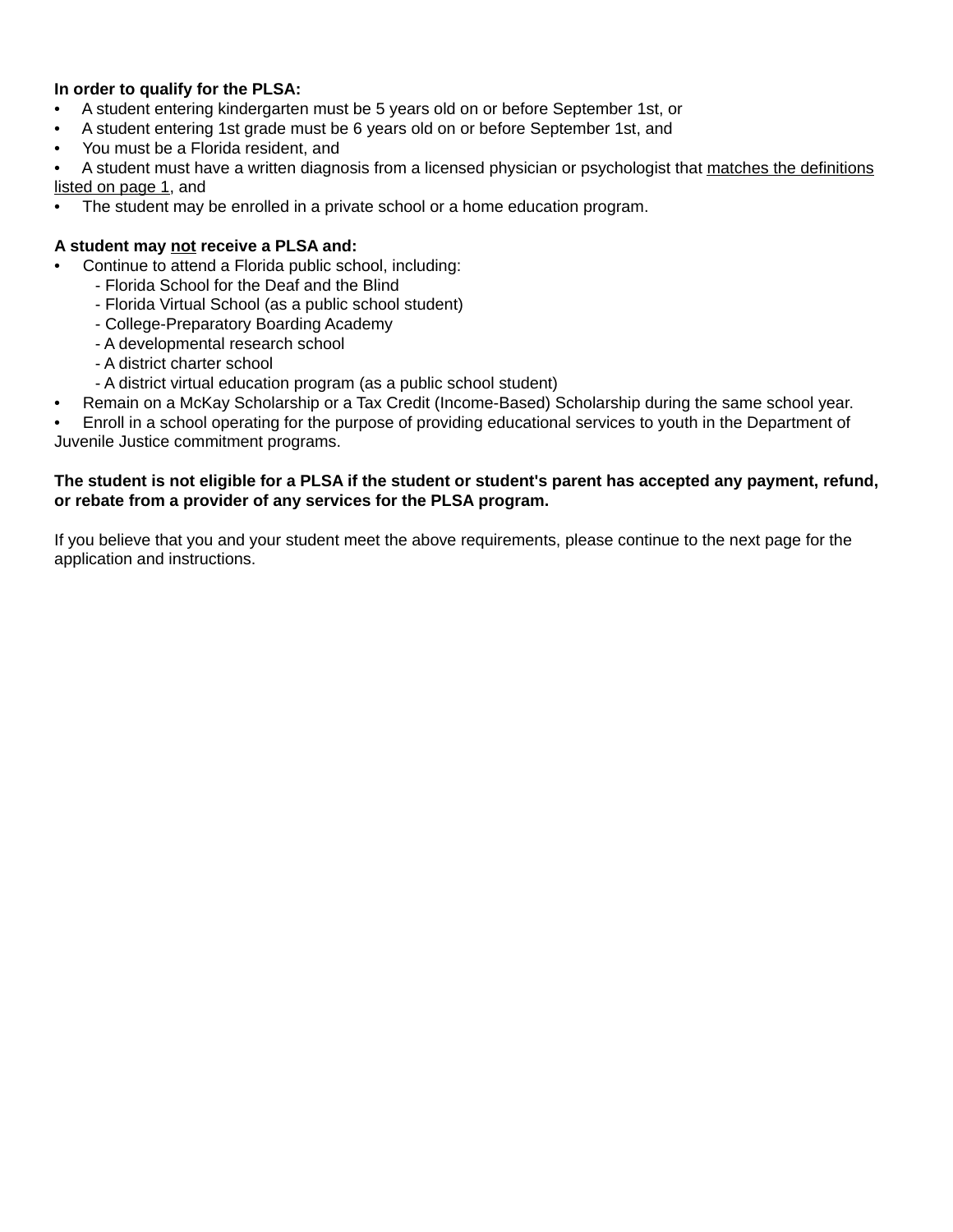# **2015-16 FLORIDA PERSONAL LEARNING SCHOLARSHIP ACCOUNT APPLICATION**

INSTRUCTIONS: Please complete this entire form then print, sign and mail it along with the documents listed below to: AAA Scholarships, Attn: PLSA Department, PO Box 15719, Tampa, FL 33684-0719 (mail), 888-707-2465 (fax) or plsa@aaascholarships.org (email).

Documentation required to be mailed with completed and signed application:

- Florida Doctor's Written Diagnosis (see page 7), and
- Parent/Guardian's Florida Driver's License OR Current Florida Utility Bill, and
- Student's Birth Certificate, and
- Notarized Sworn Compliance Statement (see page 6), and
- Prior School Year or Year-to-Date report card (for private or public school students), or
- Letter from the public school district verifying registration in a home education program and
- Florida Individual Education Plan (IEP), if available

Scholarships are awarded on a first-completed, first-awarded basis.

# **STUDENT PERSONAL INFORMATION**

| <b>LAST NAME:</b>                                                                     |           |                                                                                  |  |
|---------------------------------------------------------------------------------------|-----------|----------------------------------------------------------------------------------|--|
| <b>FIRST NAME:</b>                                                                    |           |                                                                                  |  |
| PHYSICAL STREET<br><b>ADDRESS:</b>                                                    |           |                                                                                  |  |
| CITY:                                                                                 |           | <b>COUNTY:</b>                                                                   |  |
| STATE:                                                                                |           | ZIP CODE:                                                                        |  |
| <b>GENDER:</b>                                                                        |           | GRADE (2015-16):                                                                 |  |
| <b>SOCIAL SECURITY</b><br><b>NUMBER:</b>                                              |           | DATE OF BIRTH:                                                                   |  |
| RACE:                                                                                 |           |                                                                                  |  |
| Will the student be<br>transferring an existing<br>PLSA from Step Up For<br>Students? | Yes<br>No | If Yes, what is<br>the balance in<br>the account that<br>will be<br>transferred? |  |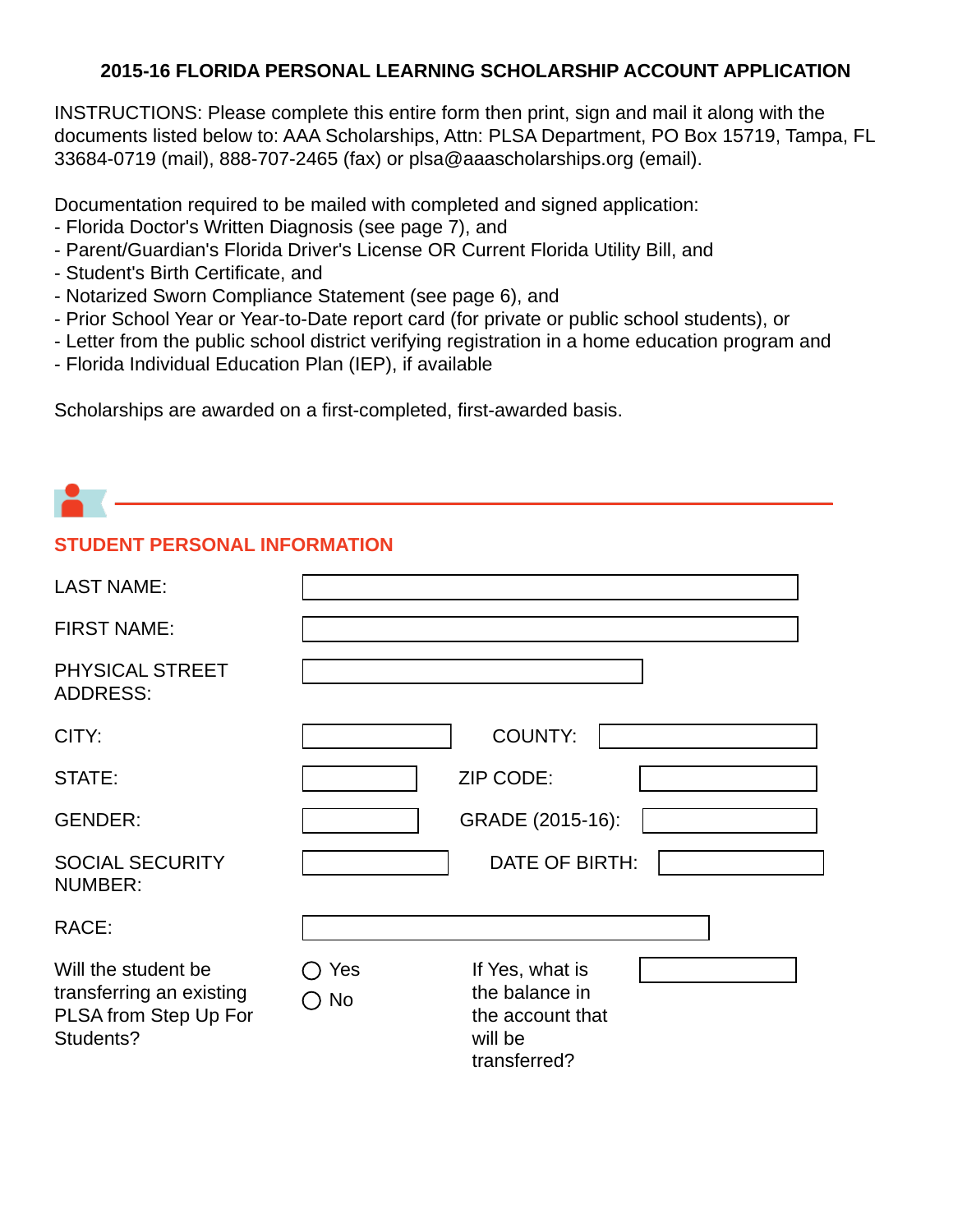# **PARENT/GUARDIAN PERSONAL INFORMATION**

| <b>LAST NAME:</b>                         |           |
|-------------------------------------------|-----------|
| <b>FIRST NAME:</b>                        |           |
| PHYSICAL STREET<br><b>ADDRESS:</b>        |           |
| CITY:                                     |           |
| STATE:                                    | ZIP CODE: |
| <b>MAILING STREET</b><br><b>ADDRESS:</b>  |           |
| CITY:                                     |           |
| STATE:                                    | ZIP CODE: |
| <b>EMAIL ADDRESS:</b>                     |           |
| <b>PHONE NUMBER:</b>                      |           |
| <b>RELATIONSHIP TO</b><br><b>STUDENT:</b> |           |

# $\mathbb{I}$

# **DISABILITY**

Does your child have an IEP?

Select the disability for which your child has written diagnosis from a licensed physician or psychologist:

| $\bigcirc$ Yes<br>$\bigcirc$ No | If no, will you be requesting $\bigcirc$ Yes<br>one? | $\bigcirc$ No |
|---------------------------------|------------------------------------------------------|---------------|
|                                 |                                                      |               |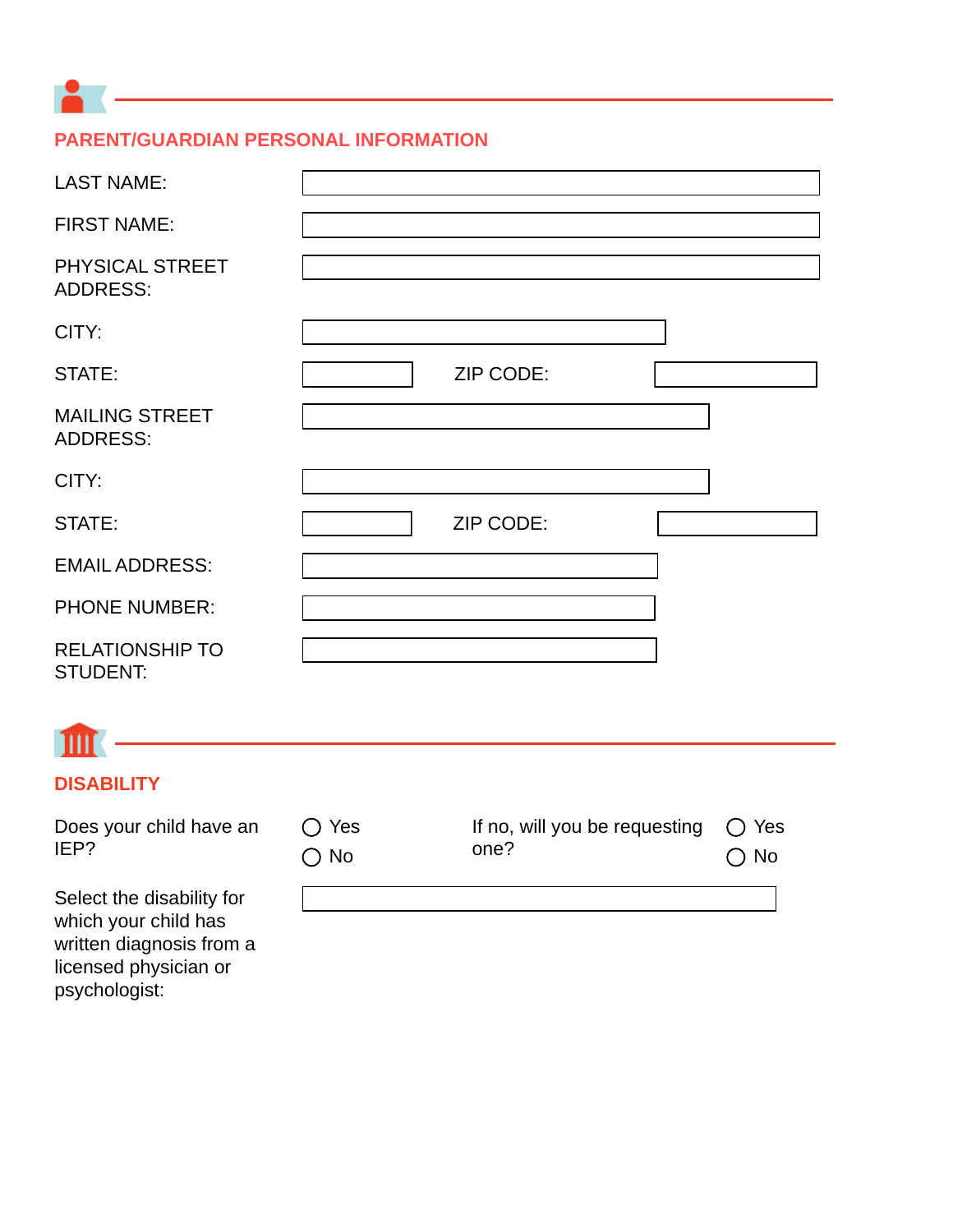## **2014 - 2015 SCHOOL ATTENDANCE INFORMATION**

| NAME OF SCHOOL:                                                                                                                 |                       |
|---------------------------------------------------------------------------------------------------------------------------------|-----------------------|
| <b>COUNTY:</b>                                                                                                                  |                       |
| STATE:                                                                                                                          | ZIP CODE:             |
| <b>FIRST ATTENDED:</b>                                                                                                          | <b>LAST ATTENDED:</b> |
| <b>TYPE OF SCHOOL:</b>                                                                                                          |                       |
| Will the student register as<br>a Home Education student<br>or attend a Private School<br>for the $2015 - 2016$ school<br>year? |                       |

## **PARENT CERTIFICATION AND SIGNATURE**

I certify that all the information provided in this application and all supporting documentation is true, correct and complete. I understand that intentional misrepresentation could result in the scholarship being denied or revoked. ◯ YES  $\bigcap$  NO

I agree to follow the rules and responsibilities for parents as they apply to the program. O YES  $\bigcap$  NO

PARENT SIGNATURE DATE SIGNED

INSTRUCTIONS: Please complete this entire form then print, sign and return it along with copies of the required documents to: AAA Scholarships, Attn: PLSA Department, PO Box 15719, Tampa, FL 33684-0719 (mail); 888-707-2465 (fax) or plsa@aaascholarships.org (email).

\_\_\_\_\_\_\_\_\_\_\_\_\_\_\_\_\_\_\_\_\_\_\_\_\_\_\_\_\_\_\_\_\_\_\_\_\_\_\_ \_\_\_\_\_\_\_\_\_\_\_\_\_\_\_\_\_\_\_\_\_\_\_\_\_\_\_\_\_\_\_\_\_\_

If you have questions about this application, call us at 888-707-2465, ext 715.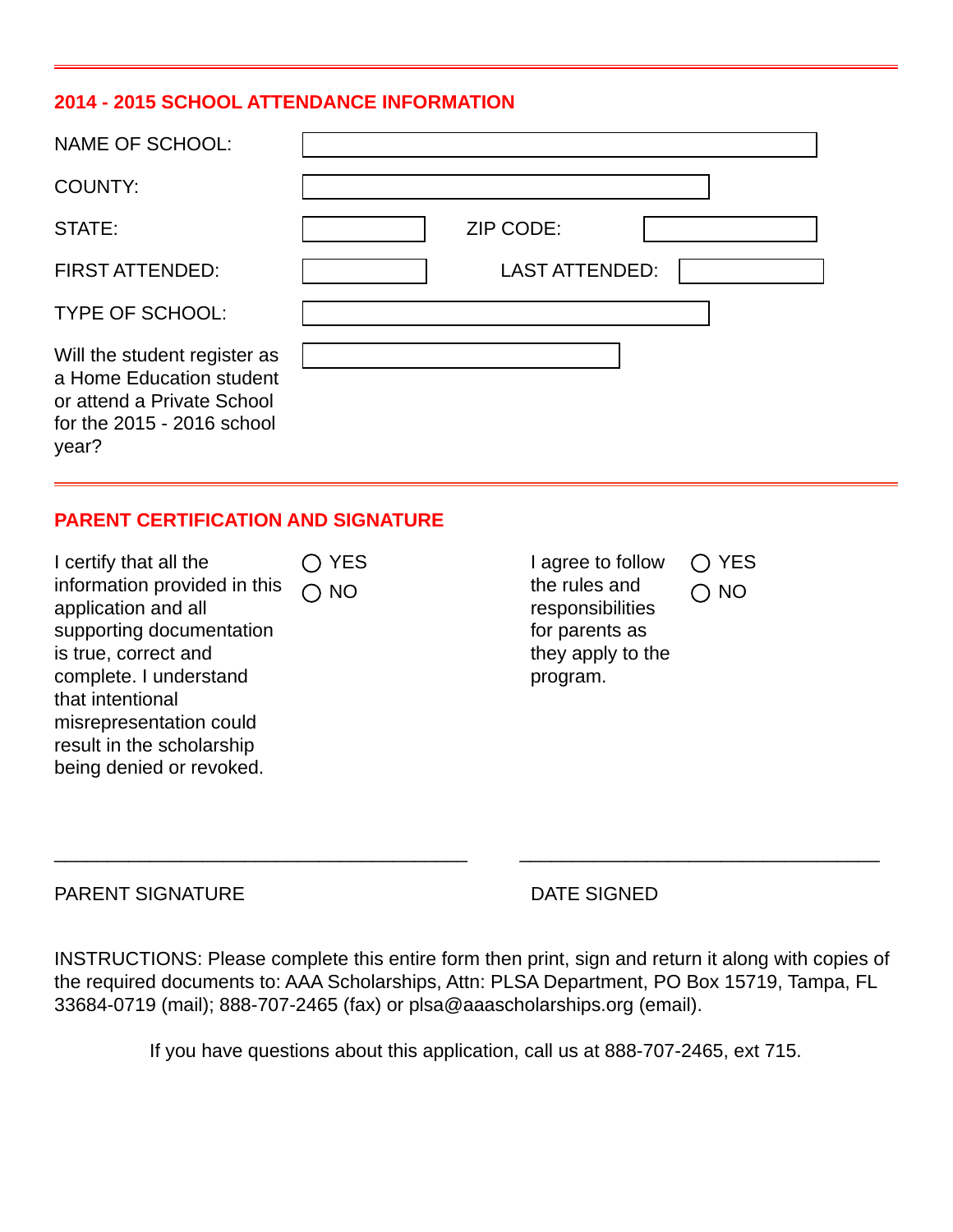## **Notarized Sworn Compliance Statement**

I, the Parent/Guardian of the Student, swear under oath and affirm that:

1. The student is enrolled in a program that meets regular school attendance requirements as provided in s. 1003.01(13)(b) through (d).

2. The Florida Personal Learning Scholarship Account ("PLSA") funds received for the student will be used only for authorized purposes, as described in subsection (5) of s. 1002.385.

3. The student will take all appropriate standardized assessments as specified in s. 1002.385(11):

 a. If the parent enrolls the student in an eligible private school, the student will take an assessment selected by the private school pursuant to s. 1002.395(7)(e).

 b. If the parent enrolls the student in a home education program, the parent may choose to participate in an assessment as part of the annual evaluation provided for in s. 1002.41(1)(c).

4. I will notify the school district that the student is participating in the PLSA if I choose to enroll in a home education program as provided in s. 1002.41.

5. I will request participation in the program by the date established by the eligible nonprofit scholarship-funding organization.

6. I affirm that the student remains in good standing with the provider or school if I choose those options.

7. I will apply for admission for my student if I select to enroll him/her in a private school.

8. I will annually renew participation in the program. Notwithstanding any changes to the student's IEP, a student who was previously eligible for participation in the program shall remain eligible to apply for renewal as provided in subsection (6) of s. 1002.385.

9. I will not transfer any college savings funds to another beneficiary.

10. I will not take possession of any funding provided by the state for the PLSA.

11. I will maintain a portfolio of records and materials which must be preserved for 2 years and make the portfolio available for inspection by the district school superintendent or the superintendent's designee upon 15 days' written notice. The portfolio of records and materials must consist of:

 a. A log of educational instruction and services which is made contemporaneously with delivery of the instruction and services and which designates by title any reading materials used; and

 b. Samples of any writings, worksheets, workbooks, or creative materials used or developed by the student. In addition, I agree to and understand that:

1. I am responsible for procuring the services necessary to educate the student.

2. If the student receives a PLSA, the district school board is not obligated to provide the student with a free appropriate public education.

3. For purposes of s. 1003.57 and the Individuals with Disabilities in Education Act, a participating student has only those rights that apply to all other unilaterally parentally placed students, except that, when requested by the parent, school district personnel must develop an individual education plan or matrix level of services.

4. I am responsible for the payment of all eligible expenses in excess of the amount of the PLSA in accordance with the terms agreed to between the parent and the providers.

 $\overline{\phantom{a}}$  , and the contract of the contract of the contract of the contract of the contract of the contract of the contract of the contract of the contract of the contract of the contract of the contract of the contrac

5. If I fail to comply with this subsection, I will forfeit the PLSA.

|                                                                                                     |                   | Signature of Parent                                                                               |  |
|-----------------------------------------------------------------------------------------------------|-------------------|---------------------------------------------------------------------------------------------------|--|
| Sworn to and subscribed before me this ______ day of _________<br>who has produced ________________ |                   | _, 2015 by _______________________________<br>as identification or who is personally known to me. |  |
| <b>Notary Public</b>                                                                                | <b>Print Name</b> |                                                                                                   |  |
|                                                                                                     |                   |                                                                                                   |  |

| MY COMMISSION EXPIRES: |  |
|------------------------|--|
| (Seal)                 |  |